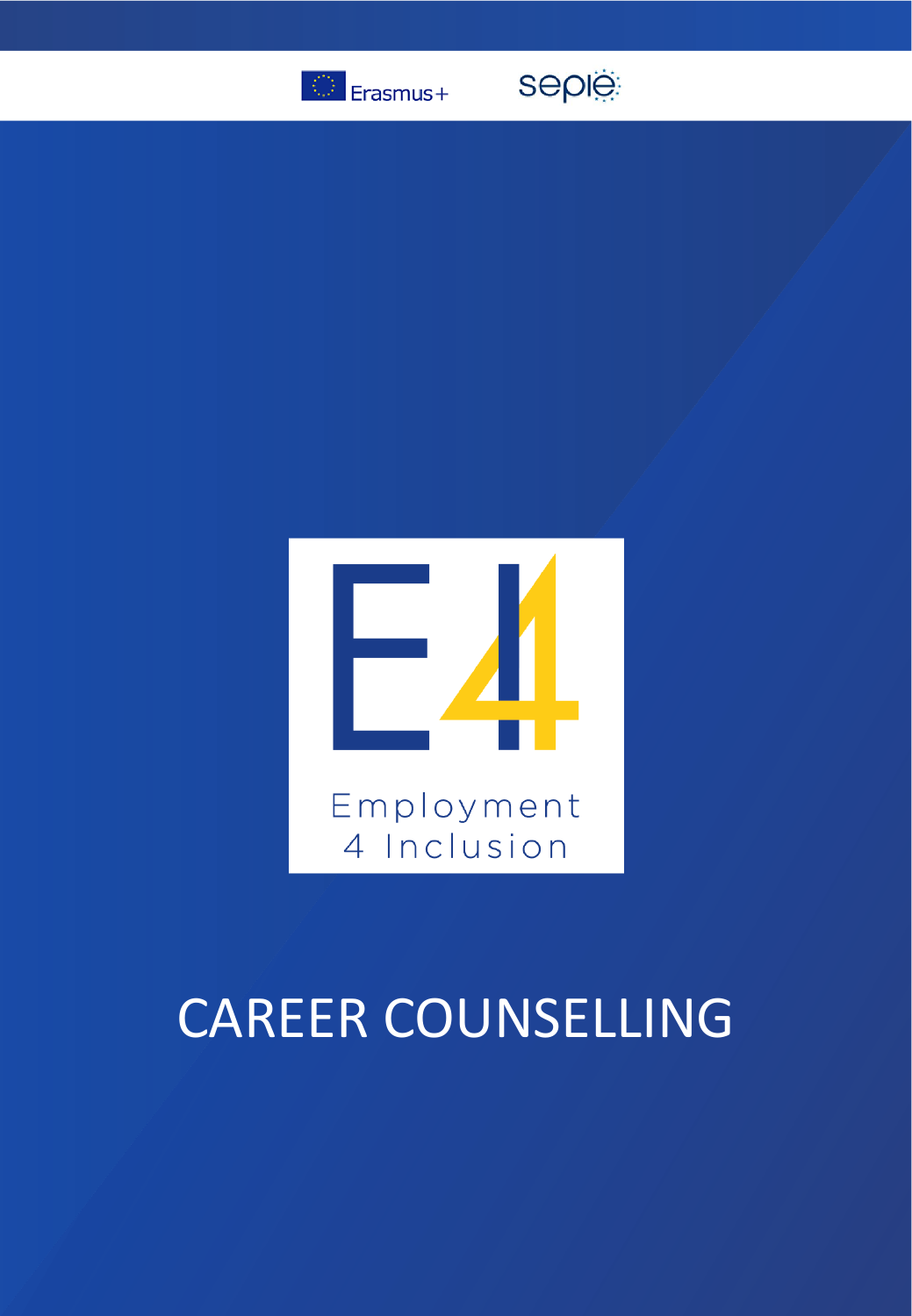#### Title: **INSIDE – INSERIMENTO INTEGRAZIONE NORDSUD INCLUSIONE**  Type of resource: Project Country: Italy Language: English and Italian

### **Short Description**

The INSIDE (*Inserimento Integrazione Nordsud Inclusione*) project aimed at strengthening the access to the labour market for beneficiaries of international protection. The project, funded by the National Migratory Fund (*Fondo Politiche Migratorie),* is targeted for beneficiaries of international protection accommodated in the SPRAR network (*National System for the Protection of Asylum Seekers and Refugees*).

The main objective of the project was the realization of 672 Personalised Intervention Plan (PIP) by offering active labour market services based on skills and needs emerged in a first phase of profiling. In addition, the recipients received services focused on career guidance, tutoring, training, coaching and support for job searching. The activities were realized in strong cooperation with the SPRAR network.

*Webpage:* <http://www.integrazionemigranti.gov.it/en/Pagine/default.aspx>

Title: "**LABOUR INTEGRATION NETWORK FOR INMIGRANTS SELF-EMPLOYMENT"** Type of resource: Program Country: Spain Language: Spanish

### **Short Description**

The "Labor Integration Network For Inmigrants Self-Employment" was born to improve and provide imaginative and coherent alternatives of self-employment in Valencia (Spain), due to the phenomenon of the economic crisis and to its most tragic consequences: the unemployment of migrant population and, in consequence, the economic and integration difficulties in society. This program was born to work with immigrants at risk of exclusion and high degree of socio-economic and psychosocial vulnerability in the Valencia.

The program aims to offer to the participants personalized tutorials to help them to find their self-employment business ideas. Also, the program aims to orientate immigrant in getting viable projects ideas and to carry out a business plan to achieve their labour goals.

"Asociación Por Ti Mujer", though this program, aims to prevent risk such as social exclusion and marginality, through coordinated work in Valencia, Alicante and Castellón (Valencia Region) to motivate and promote the self-employment as a personal and professional option to achieve the total integration in the associative and participative life in Valencia Region.

*Webpage:* https://asociacionportimujer.org/